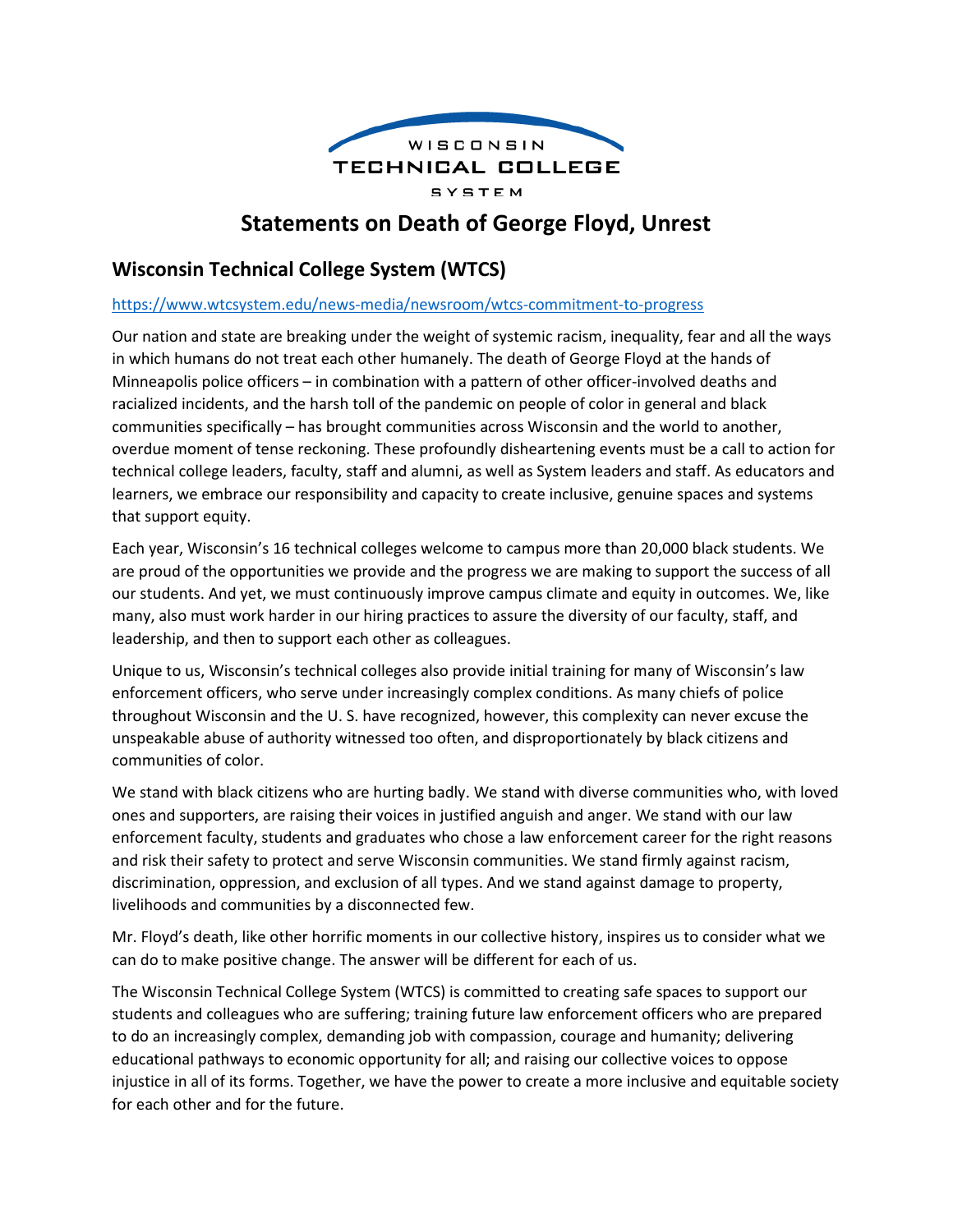# **Blackhawk Technical College (BTC)**

### [https://www.blackhawk.edu/About/News-Events/News/ArtMID/2342/ArticleID/162/A-Message-from-](https://www.blackhawk.edu/About/News-Events/News/ArtMID/2342/ArticleID/162/A-Message-from-BTC-Executive-Council)[BTC-Executive-Council](https://www.blackhawk.edu/About/News-Events/News/ArtMID/2342/ArticleID/162/A-Message-from-BTC-Executive-Council)

Like many of you, we have been so troubled by recent events in our nation. Our hearts break for the fact that people of color everywhere continue to be subjected to racism, bigotry, prejudice, and fear. This behavior goes against our core values of fostering a supportive and inclusive environment. Frankly, this behavior will not be tolerated at Blackhawk Technical College.

While we know that an email will not bring back George Floyd, Ahmaud Arbery, Breonna Taylor, and countless others who have brutally and violently lost their lives too soon, we are committed to partnering with all of you to facilitate meaningful social change. As an executive team of a predominately white institution, we know there is significant work to be done in this area. Together, there are things we can do to stop racism and hate. All people deserve to be treated with respect and dignity. This is a time to work together to support and understand one another, not a time to further the divide.

At Blackhawk, we are striving to create an environment where all voices can be shared and heard. As an educational institution, we have a responsibility to our students, employees, and community to be a part of the solution. Today, and always, we stand in solidarity with the black community; specifically our students and employees. We say to all of you that Black Lives Matter.

As an executive team, we recognize that many of us are deeply hurting right now. Together, we want to embark on intentional, sustainable action to improve our learning and working environment. Here are a few things to note about our efforts at Blackhawk:

- We are proud of our Criminal Justice and Law Enforcement programs that encourage community service over militarization. As we continue to train the next generation of law enforcement, we are committed to a program that weaves diversity, equity, respect, and integrity into our curriculum.
- We are moved by the work of student organizations such as Men of Color, Multi-Cultural Alliance, and Crecer to help students of diverse backgrounds navigate higher education and prepare for the workforce.
- We pledge to support our Inclusion, Diversity, Equity, and Accessibility Committee to help them plan and launch initiatives vital to this work. In the days ahead, the committee will be announcing opportunities to bring us together for meaningful conversation, dialogue, and action toward sustained change for BTC.

We may not always get it right, but you will always fail what you don't start. Today we stand as a unified executive team against the racial injustice that is rampant in our society. There is an African Proverb that states, "If you want to go fast, go alone. If you want to go far, go together." We have a lot of work to do, and together we can do better and we can be better.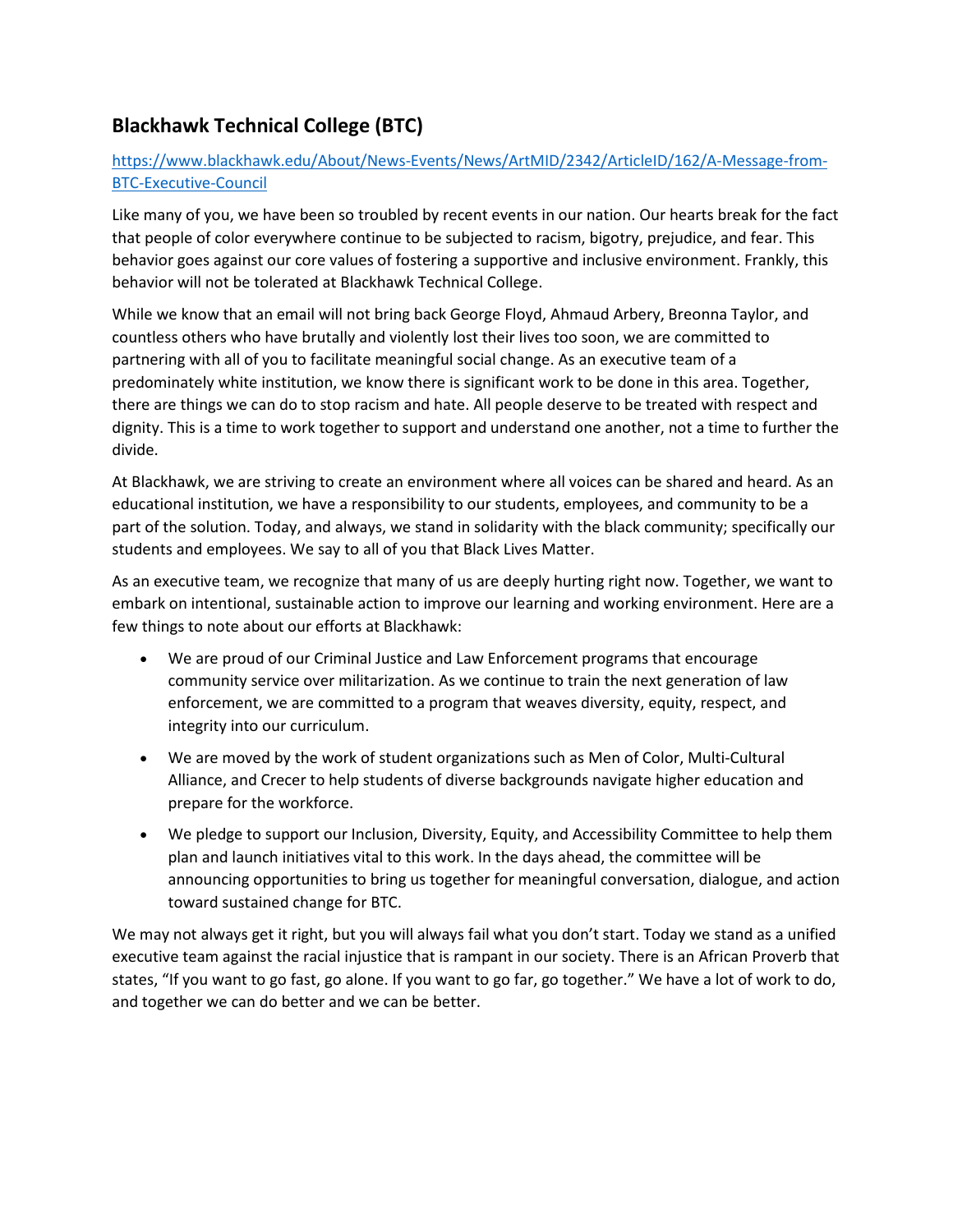# **Chippewa Valley Technical College (CVTC)**

This has regrettably been a historic week as our country fights not one but two deadly plagues. One is a virus that attacks our bodies. The second, a virus that attacks our spirit and the principles upon which this nation was founded.

I'm very pleased that we are fighting and contending with the threats raised by COVID-19. Lab classes that had to be suspended earlier this year are reconvening and we will be graduating a steady stream of talented essential workers throughout the summer. Our summer sessions are also starting so we will be reopening some of our facilities for students and those employees needed to provide onsite services. This will be a gradual, department by department process based largely on demand. We anticipate a large number of employees will continue to work at remote locations for the foreseeable future. The health and safety of our employees and students will continue to be of upmost importance and our actions will continue to be based on local and state health officials' recommendations. The coronavirus has wreaked havoc on our economy and many of our local businesses. It has stressed our dedicated but fragmented healthcare system and caused great suffering. It is a continuing threat, so as our communities reopen our thoughts and actions must seek a balance between safety and economic survival. It has been ten very long weeks since the stay-at-home directive started, and I am sure we are all enjoying reclaiming our freedom.

If ten weeks seems like a long time, none of us can really imagine having to wait over 240 years for freedom and equality. Our Declaration of Independence proclaimed that "all men are created equal…" Little did they know that the most fundamental principle of our democracy, upon which our country was founded, was at best a stretch goal. It was something that had never existed anytime, anywhere in our world and certainly not here in America where the authors of our freedom were often slave owners. Our skewed view of freedom, equality and justice has often perpetuated ugly, harmful myths that promote bias and discrimination. Every painful step in the direction of our ideals has been met with hatred, bigotry and far too often violence. The steps have been too small and have taken too long. But the belief in equality, the thirst for freedom and the need for justice that was evidenced by our Declaration of Independence is still alive today and advancing.

The murder of George Floyd is a senseless tragedy. Regrettably his death is only the most recent of thousands. Violence can rarely be condoned but when unworthy police violate public trust and are negligent, complicit or even criminal we can anticipate resentment, frustration and heated destructive responses.

Feeling grief, shame and rage all at once is naturally bewildering. It is important that we honor victims of this struggle. Most importantly we need to honor them with our actions as we move forward. Our governmental leaders can help with purposeful legislation that clarifies intent and legality. Legislation that promotes equality in pay, housing, healthcare and education…and in opportunity! Citizen advisory groups, much like our College's program advisory committees, are needed to guide our local law enforcement agencies. Enforcement of justice is a responsibility too great to delegate to a few. We need to depoliticize our judicial system and realize that the weight of money on our elected officials and judiciary members undermines their credibility and purpose. We need ethical leadership based on ideals not rewards. All of our governmental leaders need to reaffirm that their duty is to govern fairly and help those who need it most, not pick winners and losers.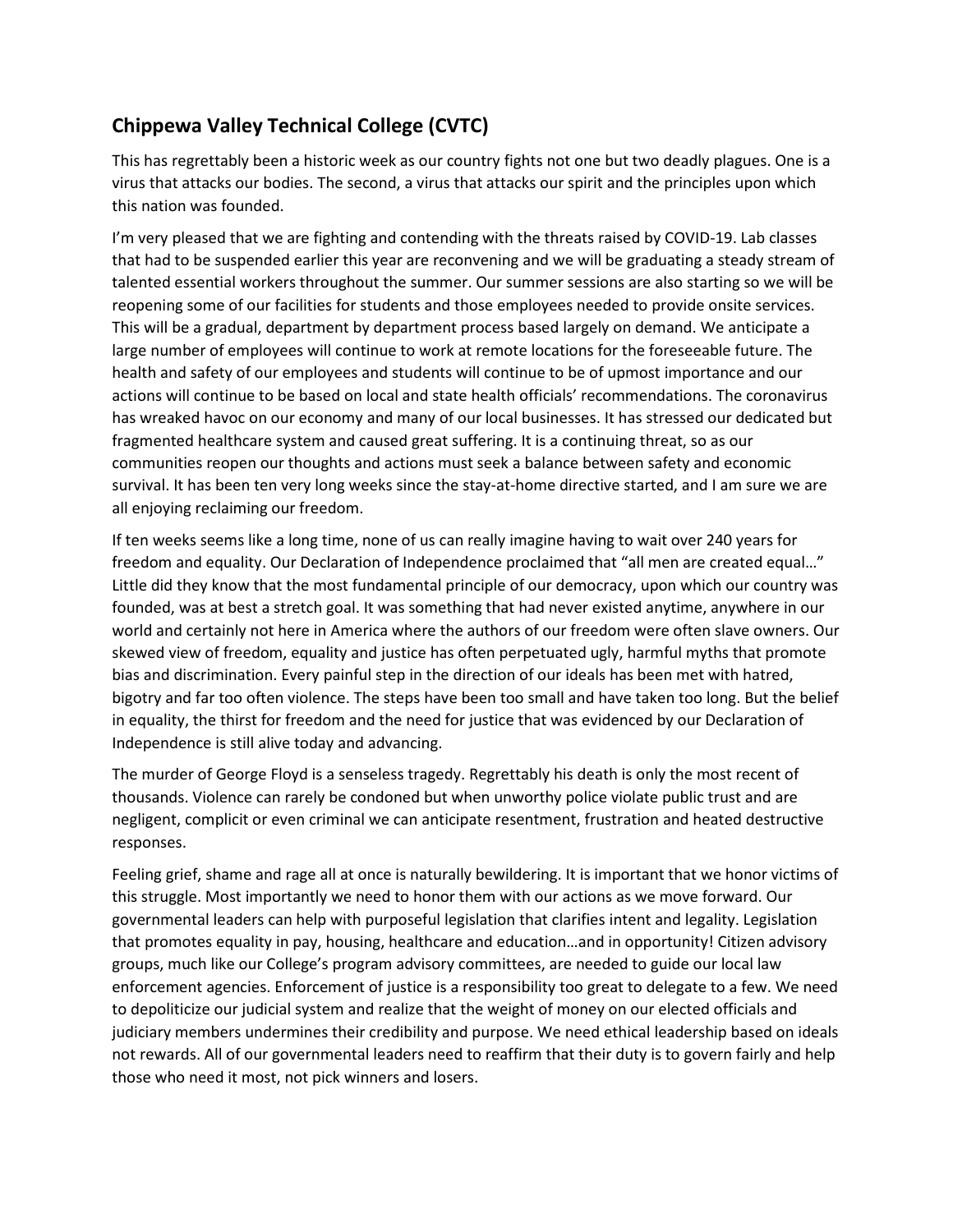There is no magic solution. There is only the continued fight for a more perfect union and a better tomorrow. A quick review of history tells us progress is possible, but never easy. When we look for root causes, we know that ignorance is always the bedfellow of hatred, fear and prejudice. Ignorance is a core cause that we can attack and eradicate. We are educators! We have set forth core abilities that guide our programs and hopefully the lives of our students and those they touch. Teaching job competencies is great, but not enough. We must teach life competencies. Valuing diversity, demonstrating integrity and communicating honestly with others so together we can solve our problems is our game plan. In our important role as a higher education institution, we can be part of the solution to develop meaningful approaches to abolish racism and inequality.

President Kennedy said, "Liberty without learning is always in peril and learning without liberty is always in vain." Educators are keepers of the flame of knowledge. We have the power to shine a light on the ideals and principles of our country. We can shine a light on justice, equality, freedom and public education! We can shine a light into the darkness of ignorance, hatred and bigotry. Fear can give way to opportunity.

Last week our Board approved our strategic plan which calls for us to reexamine our College from the inside out and with the help of others, from the outside in. Together we can improve and together we can make a difference. Stand up for what is right. Help teach the next generations the lessons we are painfully learning so they benefit from our mistakes and shortcomings…not repeat them. Be a guiding light at CVTC and in our communities. I trust no one more.

In the months ahead we must move ahead and together we will.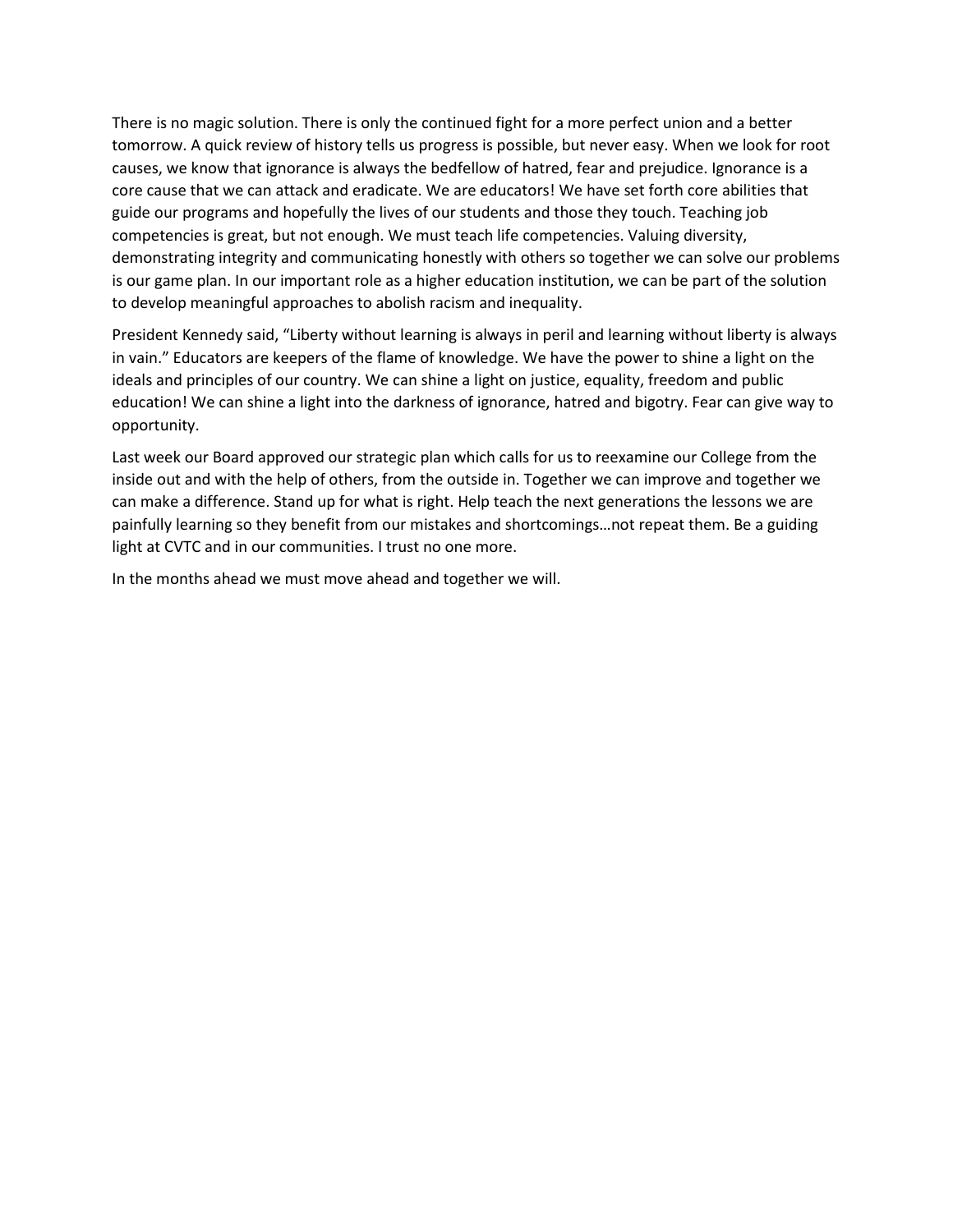## **Fox Valley Technical College (FVTC)**

#### [https://fvtcsusan.wordpress.com/2020/06/03/a-call-for-](https://fvtcsusan.wordpress.com/2020/06/03/a-call-for-unity/?utm_source=feedburner&utm_medium=feed&utm_campaign=Feed%3A+ABlogByFvtcPresidentDrSusanMay+%28A+blog+by+FVTC+President+Dr.+Susan+May%29)

[unity/?utm\\_source=feedburner&utm\\_medium=feed&utm\\_campaign=Feed%3A+ABlogByFvtcPresidentD](https://fvtcsusan.wordpress.com/2020/06/03/a-call-for-unity/?utm_source=feedburner&utm_medium=feed&utm_campaign=Feed%3A+ABlogByFvtcPresidentDrSusanMay+%28A+blog+by+FVTC+President+Dr.+Susan+May%29) [rSusanMay+%28A+blog+by+FVTC+President+Dr.+Susan+May%29](https://fvtcsusan.wordpress.com/2020/06/03/a-call-for-unity/?utm_source=feedburner&utm_medium=feed&utm_campaign=Feed%3A+ABlogByFvtcPresidentDrSusanMay+%28A+blog+by+FVTC+President+Dr.+Susan+May%29)

Normally in this blog I stay away from the constant barrage of incidents, actions, and controversies of the day in our state or country, but not this time. My heart breaks to see this nation being ripped apart, both literally and figuratively because of the historical injustice to people of color and the continuous cycle of oppression. It's especially difficult to see this when the daily work of our college is to build people up, develop skills and abilities for brighter futures, support economic development in our region, and advance our communities.

The recent event in Minneapolis leading to the death of George Floyd and countless other incidents over the years are constant reminders of the effects of inequity and racism in our communities. And our college's understanding of the needs of those we serve is critical to eliminating the historical inequities that stand in the way for many of our staff, students and community members.

We must now, more than ever, be comfortable listening to those affected, seeking out targeted strategies to ensure that opportunities are accessible, and implement actions to ensure that achievements are possible for everyone regardless of individual abilities, differences, and backgrounds. Let's learn from the vast experiences of our business, professional and community leaders of color, seek their input, and value their contributions as we transform challenges into opportunities.

One of our organization's core values is diversity, a value that we do our best to live and support every day. We do this by recruiting and serving a diverse student body in numbers even greater than the growing diversity of our communities. We do this by dedicating staff and resources to specifically focus on advancing students and staff of color, supporting their success and opportunities. We also do this by continuously educating ourselves on the challenges of inequity and ways in which we can continue to close current gaps.

Central to current civil unrest are deep issues of social justice and policing in America – very justified outrage given the pattern of incidents of police brutality involving people of color. I'm particularly dismayed about the issues at hand because at FVTC we offer some of the finest law enforcement training in the country. For many years we've worked with area law enforcement agencies to increase student, instructor, and agency diversity to better reflect our communities. We prepare officers to serve and protect everyone, placing great emphasis on cultural competence, ethics, critical thinking and professional communication skills.

We have much work to do here in this region and across the country. We all do – every person, every organization, every level of government. But this work in rebuilding can only truly advance with a sense of unity – coming together to work on issues that affect us all, especially our disenfranchised community members; not through division and all of the forces that work to divide us in so many ways.

We remain committed as a college to continue working collaboratively with diverse community members, law enforcement agencies, K-12 school districts, non-profit organizations, and others to focus on not just words, not just dialogue, but additional actions to ensure that all members of our community have opportunities and can experience the highest levels of success possible.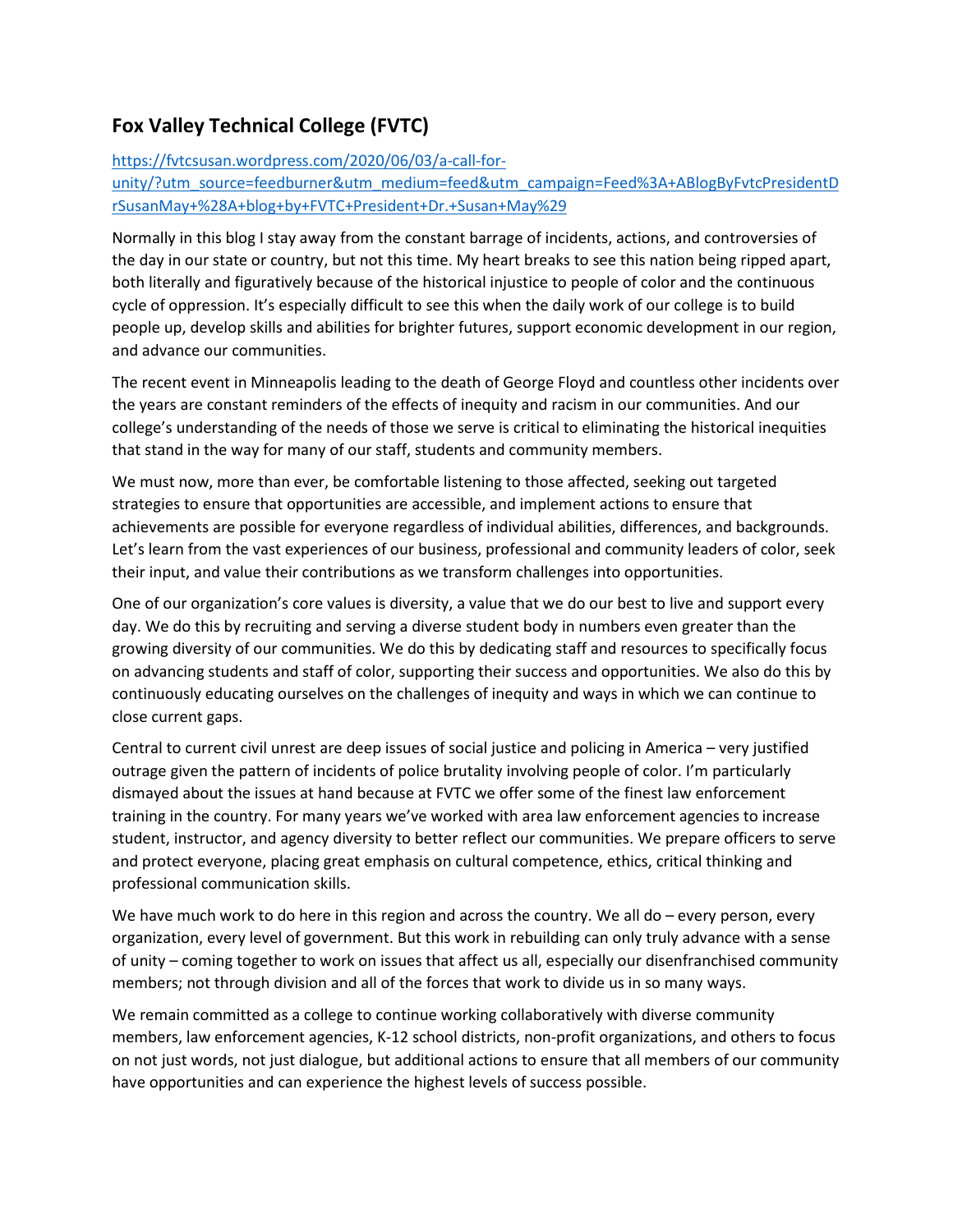I know that the uncertainty we face right now is troubling and unsettling for many in our community and would encourage anyone experiencing anxiety, sadness or deep feelings of fear or anger to reach out for help. I've linked here a number of college and community resources available: [www.fvtc.edu/emergency-resources](http://www.fvtc.edu/emergency-resources)

Finally, a personal note to our students and staff of color: I see you, I hear you, I care about you and your future, and we will all continue to learn from you and find ways to ensure that you continue to feel welcome, valued and appreciated at FVTC.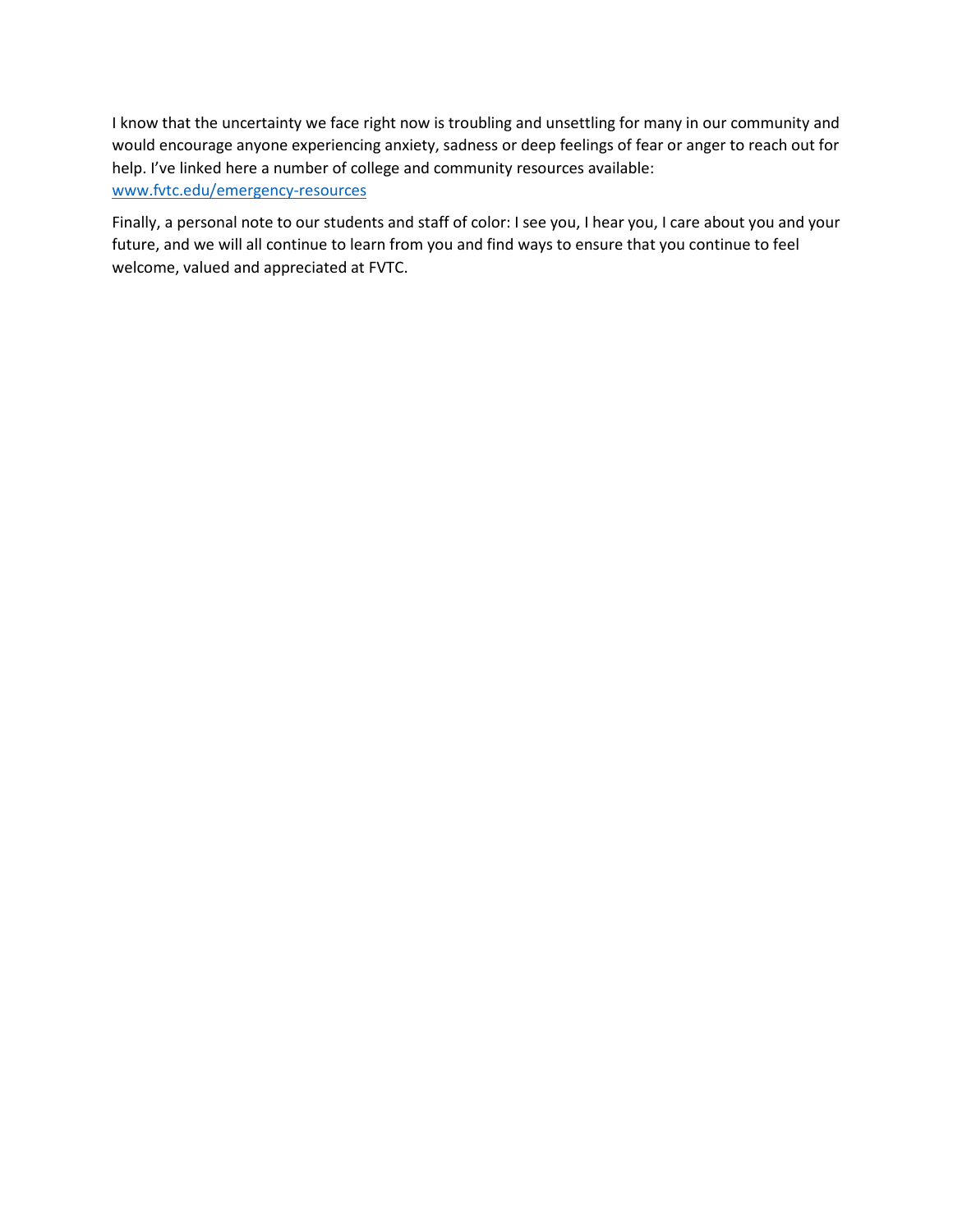## **Gateway Technical College**

#### <https://www.gtc.edu/news-releases/message-president-albrecht>

It is with a grieving heart and torn emotion that I share this letter of hope and encouragement for a more tolerant society. The last few days and nights have brought our communities and our nation to its knees. The way in which Mr. George Floyd was treated and eventually died has made a strong and forceful statement about the racial disparity and cry for equality that is needed in our country. We need to recognize and challenge the inequities of race in society and become a model for acceptance throughout our community.

Protests, disruptive behavior and physical damage to property is the outcry of one's inability to be heard. In a post recently shard on Facebook by our Gateway Technical College student ambassador, Megan Bahr writes; "As soon as you feel ready, start the conversation with a person of color, hear the story they've been trying to share, try to better understand what you can do to be an ally." This is really good advice. Listening to each other provides a broader context to the history and meaning of white privilege and the treatment of all underrepresented people of color. As an institution of higher education guided by the power of learning we have a responsibility to use this beacon of reality to strengthen our commitment to our faculty, students, staff and community. A commitment to bear witness to the injustice and respond with an even brighter light on the struggles of race relations, inequities within the criminal justice system, and the imbalance of economics on those left behind.

As a community, we must remain united in our resolve to address such injustices in meaningful ways. As president, I recognize that events like this can have a powerful impact on our lives and I commit to you that we will join the effort to heal our community through justice, and respect the dignity that all people deserve. Lean on each other for comfort, and don't be afraid to reach out if you are in need of assistance. Students our support services and counseling professionals are here for you. Reach out and use them to help you through this challenging emotional time. For faculty and staff, the college Employee Assistance Program is available for you and I encourage you to strengthen your resolve through healthy dialog and reconciliation.

The events of this past week underscore the important work of our Diversity, Equity and Inclusion Steering Committee and we are grateful for their continued efforts and collaborations to move our college towards antiracism, inclusion and equity.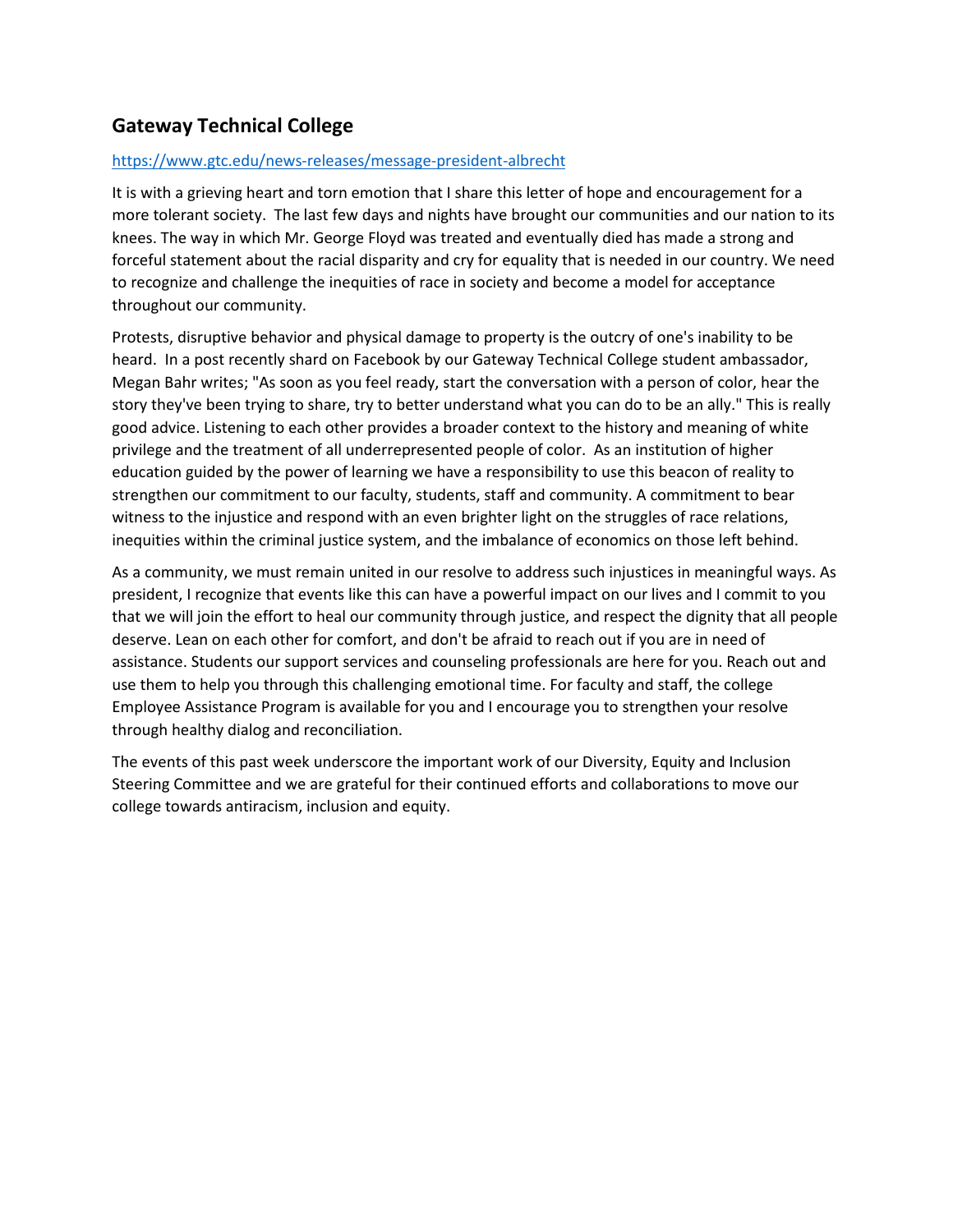# **Lakeshore Technical College (LTC)**

Recent events have heightened our awareness of the very real inequalities existing in our country. Inequality anywhere is counter to our mission. As an open-access institution of higher education, we believe every student who walks through our doors is equally entitled to a better a life.

We know people are hurting. We know people are angry. We know people are frustrated and frightened. We also know we are stronger when we are all moving together, and moving together is exactly what we will do.

Over the next few weeks, the Diversity & Inclusion (D&I) committee will host virtual *Drop-In Dialogues* using *MS Teams* which will be hosted by various D&I committee members. These *Drop-In Dialogues* will be offered on various dates and times to keep numbers manageable and allow for discussion, reflection, and broader participation. Our goal with the dialogues will be to allow people to come together and process all of the events which are taking place across our state, nation, and the world. The sessions will not be recorded.

The D&I committee has also been working with the Teaching & Learning Center on learning opportunities for staff, management, and faculty. These learning opportunities will focus on various diversity topics including microaggressions, inclusive campuses, and virtual inclusive teaching. These, along with other webinars and e-learning opportunities, will be available in the next few weeks. The D&I committee is also updating their Diversity & Inclusion resources including various books and videos which focus specifically on race and social class. The D&I committee will also continue to work collaboratively with our Public Safety Division.

In the final analysis, there is no "us and them." We are all in this together.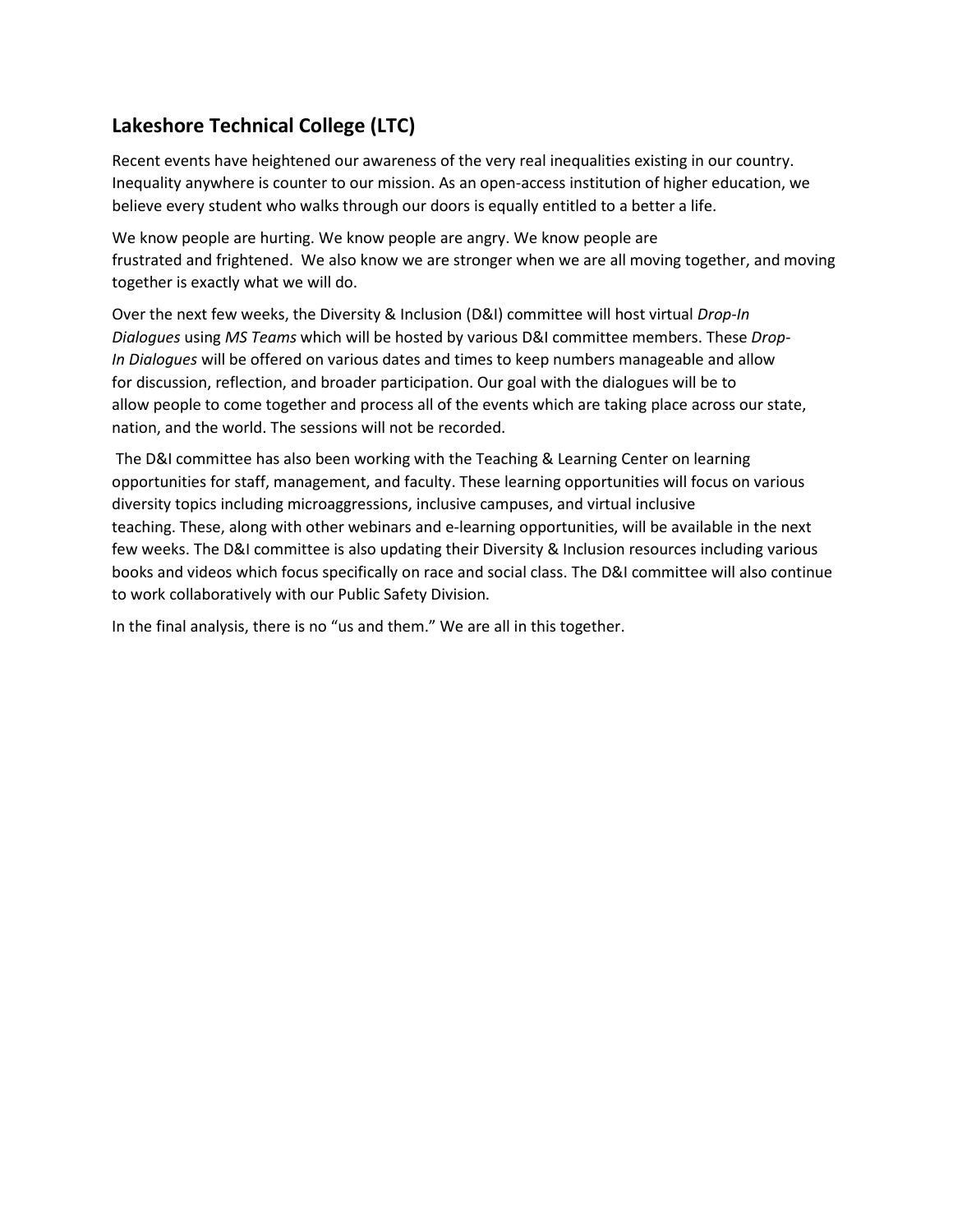## **Madison Area Technical College (Madison College)**

#### <https://madisoncollege.edu/stop-racism-now>

This last week I have experienced a range of emotions related not only to another unjust African American male death, but to the insidious racism that permeates throughout our society. That racism is found in every sector of our society. Though I do not favor violence against property and person, I fully understand why the protests are occurring. I have seen what racist and unjust actions have resulted in many times before:

**Watts, 1965. Newark, 1967. Detroit, 1967. Chicago and many more cities, 1968. Miami, 1980. Los Angeles, 1992. Cincinnati, 2001. Ferguson, 2014. Baltimore, 2015. Charlotte, 2016.**

I've witnessed how communities and businesses were never rebuilt. And, after having personal experience walking the streets with National Guardsman on duty, always prepared to show my identification, I understand the level of frustration, anxiety, and yes, anger.

I pursued a career in education to make a difference in our communities. I chose the two-year community and technical college route because the critical mass of individuals needing facilitated learning was evident. The learning at community and technical colleges results in economic, social, and in some sense, political growth and well-being. I am committed that Madison College will continue to "do the hard work" to improve that trajectory for each student we serve. It all starts with recognizing who our students are, what experiences they have, and appreciating the communities in which they live.

It is appalling to me that we've been down this road so many times, and yet, evidence of true sustainable progress escapes us. And, if it is not an action of law enforcement creating mayhem, it is a system that refuses to understand the experiences, fate and culture of those who have been disenfranchised and have gone unrecognized for who they are for decades.

This must end. No one can just stand by and say, "it doesn't affect me." Everyone is affected by the unjust death of George Floyd, whose breathing was compromised even after indicating, "I can't breathe." It affects you, even if you don't think it does.

I am a leader in this community who is African American. I lead a college that not only provides education leading to a quality career and beyond, but its connections to the community are extensive. As the leader of Madison College, I can't sit idly by and say nothing. A very smart woman (my wife, Kimila) has always said – silence is consent. Are we consenting to what occurred a week ago – much less consenting to everything else that has occurred prior and bound to be in the future? No. It's time we speak up and act on issues of race if we are going to truly embrace equity and inclusion. It's time for our white co-workers and neighbors to speak up about the injustices being placed on our people of color. It's time we understand what it means to be an African American in today's world.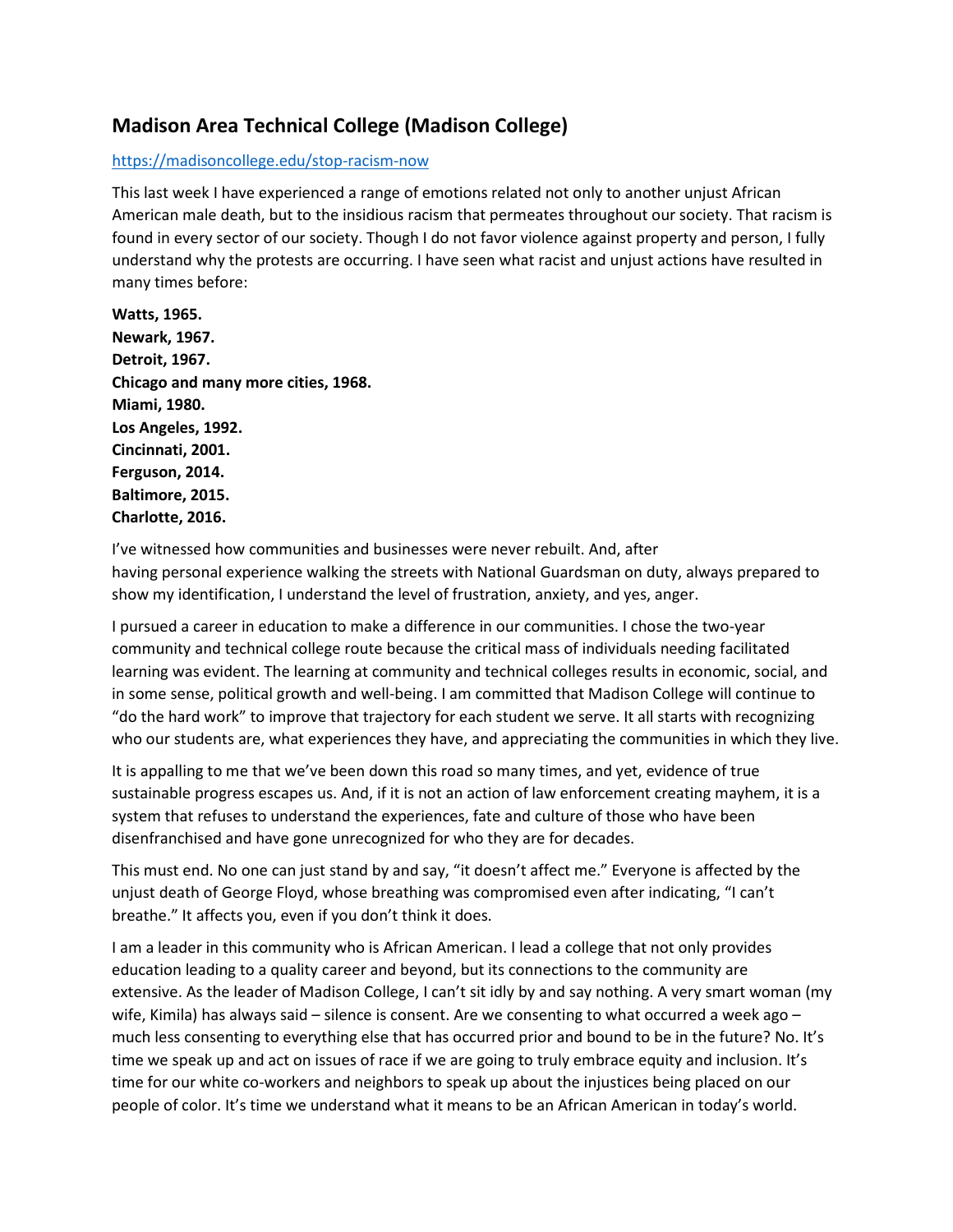We must put into action proactive strategies that are sustainable. Sustainable criminal justice reform is necessary and demanded. It's incumbent upon us to reimagine what our law enforcement should be, rethink how our institutions can better prepare and support all students, create and follow through with strengthening local businesses, and elect folks who subscribe to integrity, fairness, inclusion and equity. The key is action.

I hope these courageous conversations on race, impacts on individuals, and creation of sustainable strategies happen in every sector of our communities – education, business and government. Engaging community stakeholders in creating and implementing these strategies will be necessary to effectuate change. I simply don't want to walk over this path again … it will take all of us to commit to fairness and equity and respect for each other.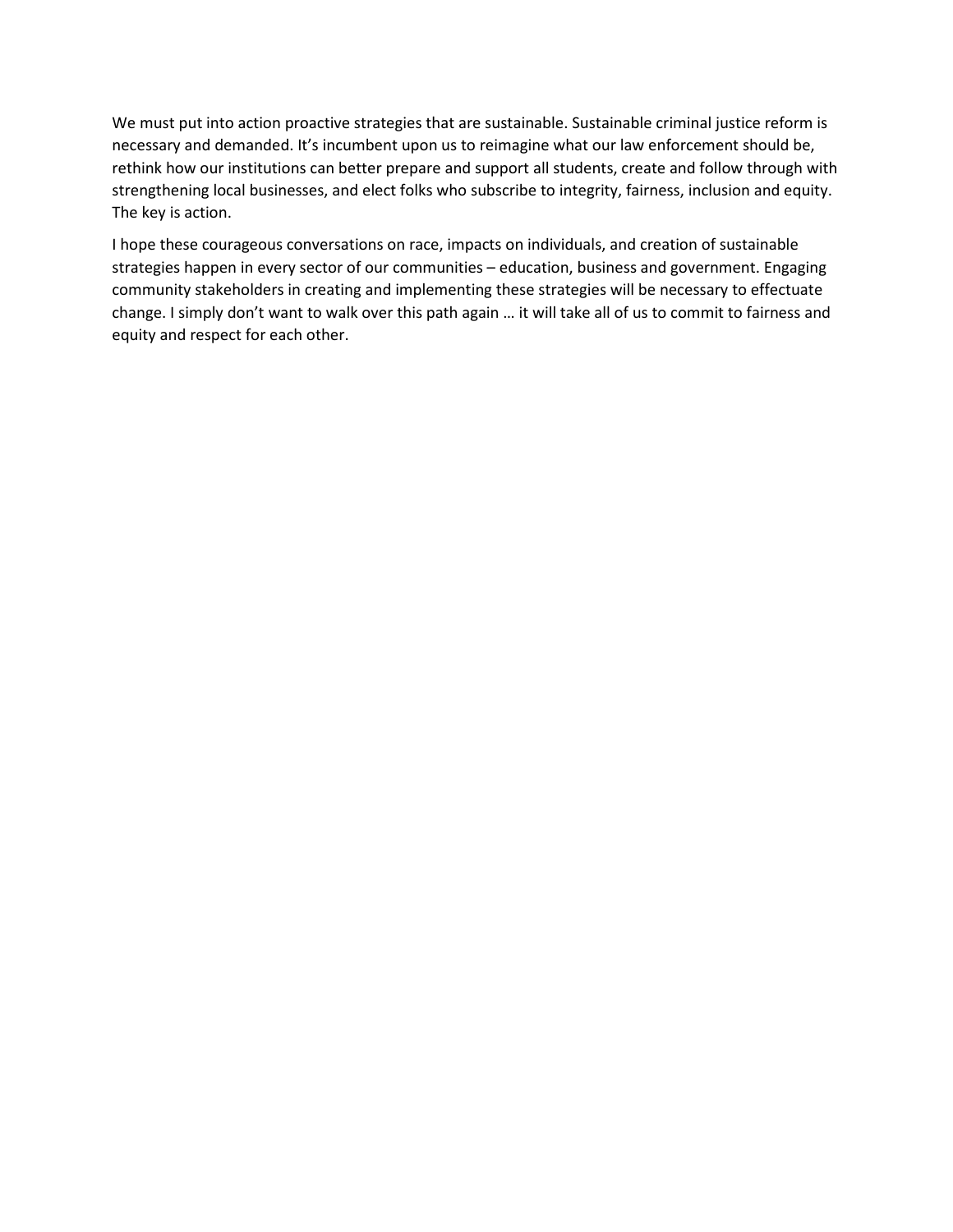## **Mid-State Technical College**

I am sending you this message as I reflect on the recent death of fellow American, George Floyd and the events that have followed. His senseless death, along with the deaths of other fellow Black Americans, have again opened our eyes to the racial disparities that continue to exist in our society.

As our nation, once again, comes face to face with injustices experienced by people of color, it has been a week of protest, prayerful moments and sadly, tragic violence. Together, we recognize that our society has much work ahead to put an end to race inequity and social injustice. Please join me, personally, in recommitting to a more open mind and heart.

Mid-State Technical College has been, and continues to be, fully committed to creating and maintaining an environment of diversity, equity and inclusion for all. I appreciate all the work of the Mid-State Diversity Committee in leading productive conversations to cultivate an atmosphere of social equity and civility. We as an institution, firmly believe and embrace the values of inclusion & acceptance, social justice & empowerment and reflection & transformation of our college community.

In closing, let's remember our ICARE value of respect and the importance of demonstrating it. Our definition of respect is: We appreciate individual differences and diverse opinions and work together to create a mutually supportive environment. We treat each other with dignity and appreciate individual contributions of all.

It is my hope that together we can transform into a more inclusive, bias-free community.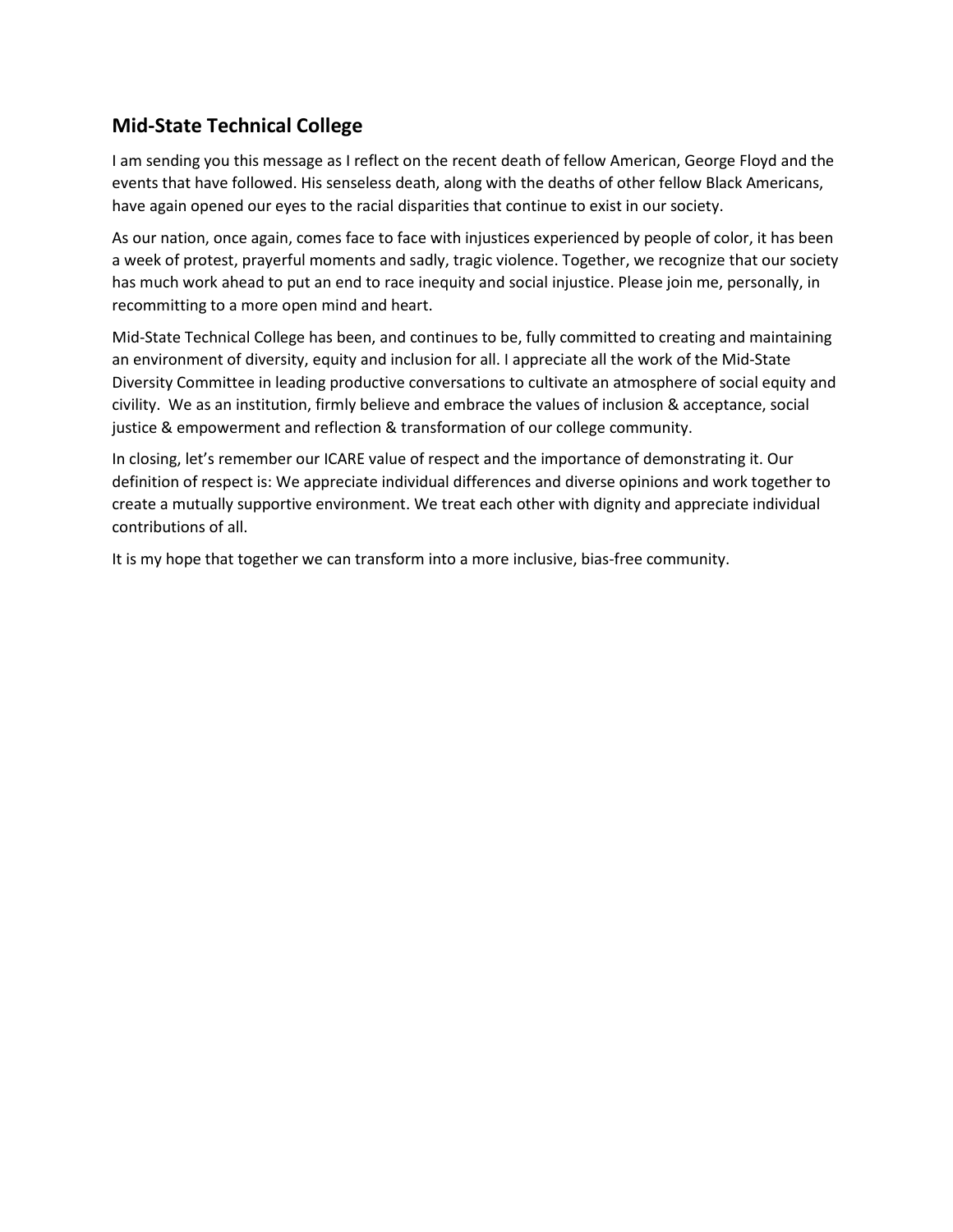## **Milwaukee Area Technical College (MATC)**

The tragic death of George Floyd and the subsequent events here and across the country are weighing heavily on the hearts and minds of our college community. This is one of the most difficult and challenging times we are facing as a nation and community as we combat COVID-19 and the persistent racial equity gaps that exist, especially in the Milwaukee region we serve. Many of us are feeling both anger and sadness at yet another reminder of racial inequity and injustice.

These reminders strengthen the college's commitment to the values of diversity, equity and inclusion. MATC plays a critical role in closing equity gaps, creating opportunities for students to have better lives through family-sustaining careers, and working to transform lives and our community.

I know that many of our students and employees are hurting. For those in crisis, please know that resources are available on [our coronavirus page at matc.edu.](https://nam04.safelinks.protection.outlook.com/?url=https%3A%2F%2Fr.pblc.it%2Fc%2F150607679%3Falt_obj%3Dhre%26method%3Demail%26url%3Dhttp%253A%252F%252Fmatc.edu%252Fcoronavirus%252Fresources.html&data=02%7C01%7Cconor.smyth%40wtcsystem.edu%7C7677687837b3427db5c608d807ca97d6%7Ccbb68fc49dc54784bfc5fd3d49dcf8bb%7C1%7C0%7C637267914003198591&sdata=UNz26%2FstvKVmFtzD8kyoxaM52YX%2FL6USDF1ypMepbHQ%3D&reserved=0)

As we condemn racism and bigotry, we must also continue to work together to ensure we promote a campus culture where individuals can grow and learn in a welcoming, positive and nonviolent environment. We must continue to engage our campus community in meaningful dialogue. We must demonstrate compassion, empathy and caring for one another as we work to fulfill our mission.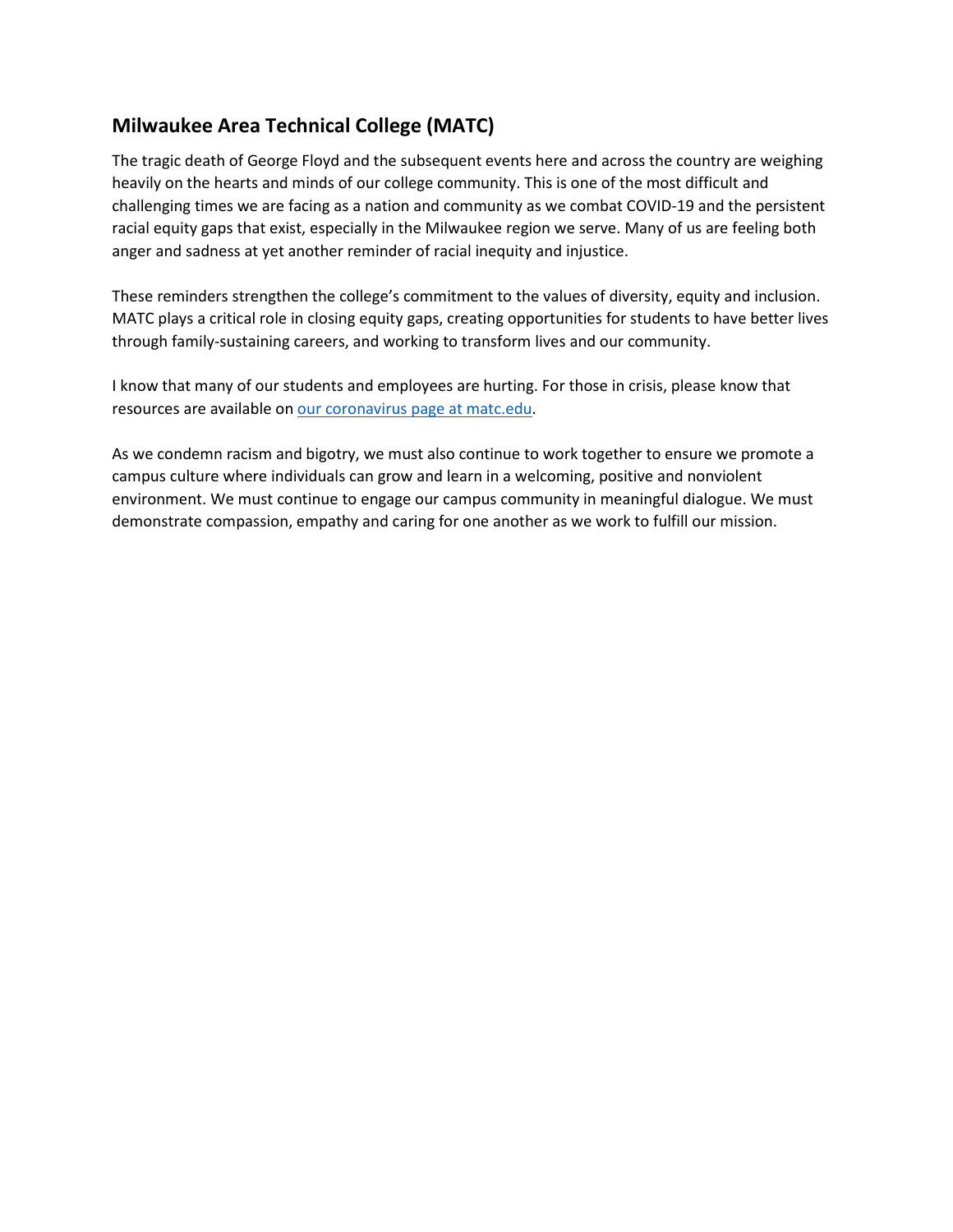# **Moraine Park Technical College (MPTC)**

It is hard to fathom the depths of pain our country and many of our fellow citizens are currently enduring. On top of the mounting fear and isolation surrounding the COVID-19 pandemic, now our Black Americans have once again been traumatized by a deep-rooted racism that lingers within our country.

As your College President, I want to acknowledge the tragedy that has happened due to the recent death of George Floyd in Minnesota while also recognizing the destruction and anger in cities across our country during the last week. It's scary, disheartening and confusing. At Moraine Park, we serve and represent a diverse population of students, employees and communities, and have a dedication to providing an equitable educational experience.

As an institution of education, I offer you a safe place to learn, work, change and grow. Together we must explore how we are working with all to create inclusive environments while acknowledging that bias runs deep. Additionally, it is our responsibility to show Black Americans empathy, support and care civilly and safely during this time.

In the coming days and weeks, I want to remind you that resources are available to both employees and students who may be struggling or need support. For the safety of all, Moraine Park's safety team is available on our campuses by dialing 5555 from any campus phone. I encourage employees to utilize Employee Assistance Program (EAP) benefits and students to connect with our many Student Services support functions. If you are a student who does not know where to start and needs assistance, please fill out this form and an MPTC team member will be in touch quickly.

Throughout our 2019-2020 academic year, Moraine Park celebrated the year of Diversity and Inclusivity. This special emphasis provided even greater opportunities for our employees and students to embrace and learn more about diversity and inclusion through professional development opportunities, speakers and campus events. These efforts have been a point of pride for our institution—and we hope to grow resources and support services for all, including diverse populations, in the future so we can all develop in our abilities to be allies.

While having a diversity officer has been a priority for years, Leslie Laster was recently hired as our first associate director of diversity and inclusion. I'm confident the elevated role will help lead our institution into the future, especially during these very challenging times. I encourage anyone who would like to share thoughts or ideas for institutional improvement to connect with Leslie at [llaster1@morainepark.edu.](mailto:llaster1@morainepark.edu)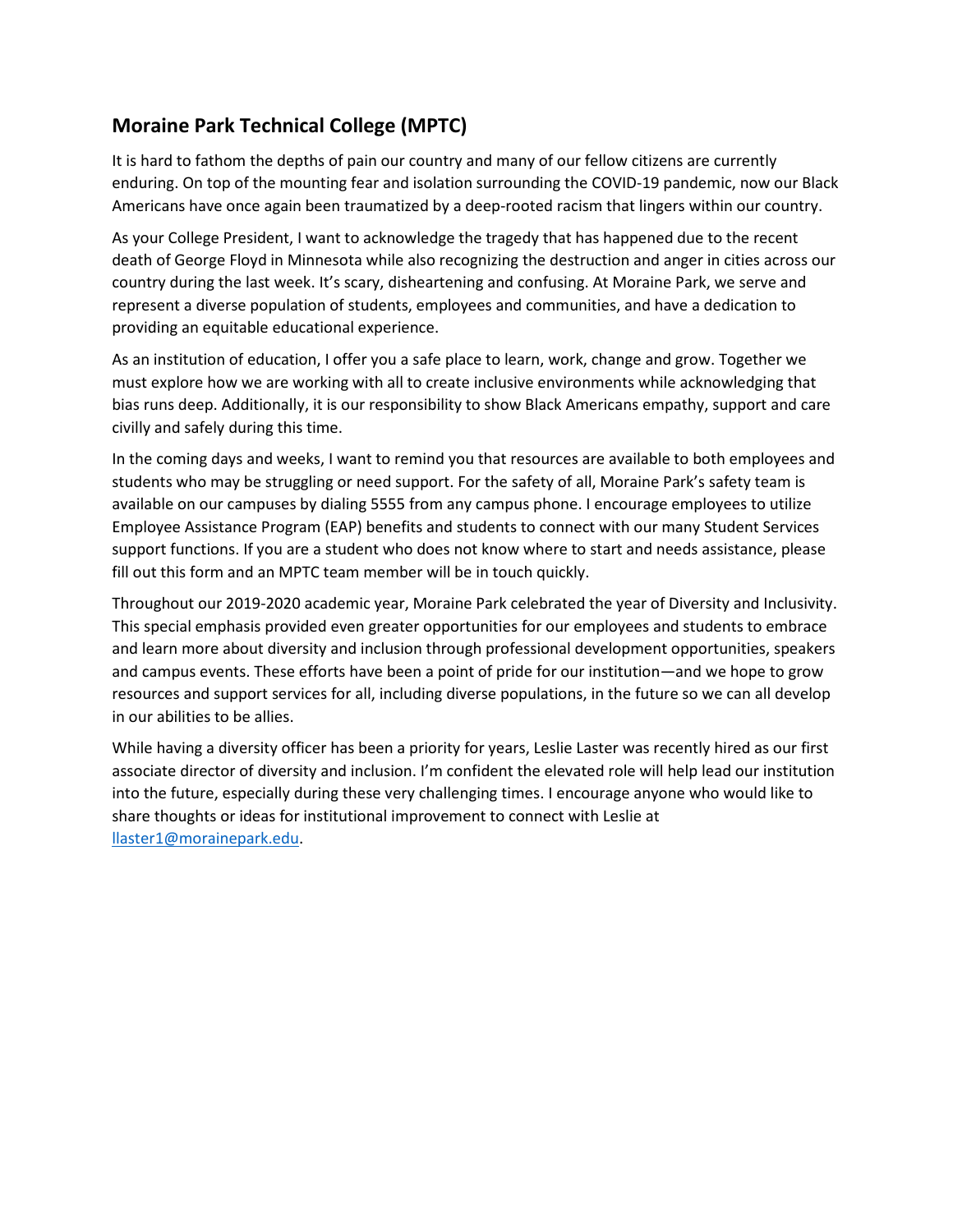## **Nicolet Area Technical College (Nicolet College)**

### [https://www.nicoletcollege.edu/about/blog/note-our-president-nicolet-college-believes-worth-and](https://www.nicoletcollege.edu/about/blog/note-our-president-nicolet-college-believes-worth-and-dignity-individual)[dignity-individual](https://www.nicoletcollege.edu/about/blog/note-our-president-nicolet-college-believes-worth-and-dignity-individual)

Among our Nicolet College Values statements, this one is first:

*We believe in the worth and dignity of the individual, and we therefore commit to treating each person with kindness and respect.*

But how can we honor this commitment if we silently watch from the sidelines as hundreds of thousands of Americans cry for recognition of their worth and dignity? In my view, we can't. This is an excruciatingly difficult time for our country. The gut-wrenching killings of George Floyd, Ahmaud Arbery, Breonna Taylor, Trayvon Martin, Michael Brown, and so many others like them must stop. No one in this country deserves to be targeted for persecution or subjected to mindless violence based on the color of their skin, the spelling of their name, the deity they worship, whom they choose to love, or the zip code of their residence.

As we express heart-felt sorrow and share our most sincere words of support for those who are so deeply hurting, we know in our hearts that we must do more. We have a moral and ethical responsibility, as human beings and as educators, to fight prejudice and racism, to condemn hate and division, and to reject the false and hurtful stereotypes that cause people of color to fear for their children's safety every day. It's time to step away from the sidelines and stand with those who will help build bridges to a future in which the worth and dignity of every individual is recognized, and all are treated with kindness and respect.

In this time of tension and torment, as we struggle to find the way forward, I am reminded of Barbara Jordan, a true humanitarian, a gifted orator, and the first black woman elected to the US Congress from Texas. In 1976, she said "… the great danger America faces is that we will cease to be one nation and become instead a collection of interest groups: city against suburb, region against region, individual against individual. Each seeking to satisfy private wants." All these years later, this is precisely the road on which we find ourselves, and it doesn't lead to a good place. It's past time to stop and change direction.

We have before us a steep hill to climb. The work will be hard, but the goal, again in the words of Representative Jordan, is not so difficult to understand[: "What the people want is very simple -](https://nam04.safelinks.protection.outlook.com/?url=https%3A%2F%2Fwww.inspiringquotes.us%2Fquotes%2FCqOE_TNU9Ary4&data=02%7C01%7Cconor.smyth%40wtcsystem.edu%7Cfea7180a139646379c1908d807e42005%7Ccbb68fc49dc54784bfc5fd3d49dcf8bb%7C1%7C0%7C637268023649632238&sdata=UhlxCAzA2fdwYdB4I5El4HvWVWHFJUYcU%2FGTPet9xOI%3D&reserved=0) they [want an America as good as its promise."](https://nam04.safelinks.protection.outlook.com/?url=https%3A%2F%2Fwww.inspiringquotes.us%2Fquotes%2FCqOE_TNU9Ary4&data=02%7C01%7Cconor.smyth%40wtcsystem.edu%7Cfea7180a139646379c1908d807e42005%7Ccbb68fc49dc54784bfc5fd3d49dcf8bb%7C1%7C0%7C637268023649632238&sdata=UhlxCAzA2fdwYdB4I5El4HvWVWHFJUYcU%2FGTPet9xOI%3D&reserved=0) Though our corner of the world can sometimes seem far from Minneapolis, Los Angeles or DC, I believe that we too want an America as good as its promise. An America where all people are treated with kindness and respect. An America where education and economic opportunity align to reverse the growing chasm between the most and the least privileged. An America with liberty and justice for all.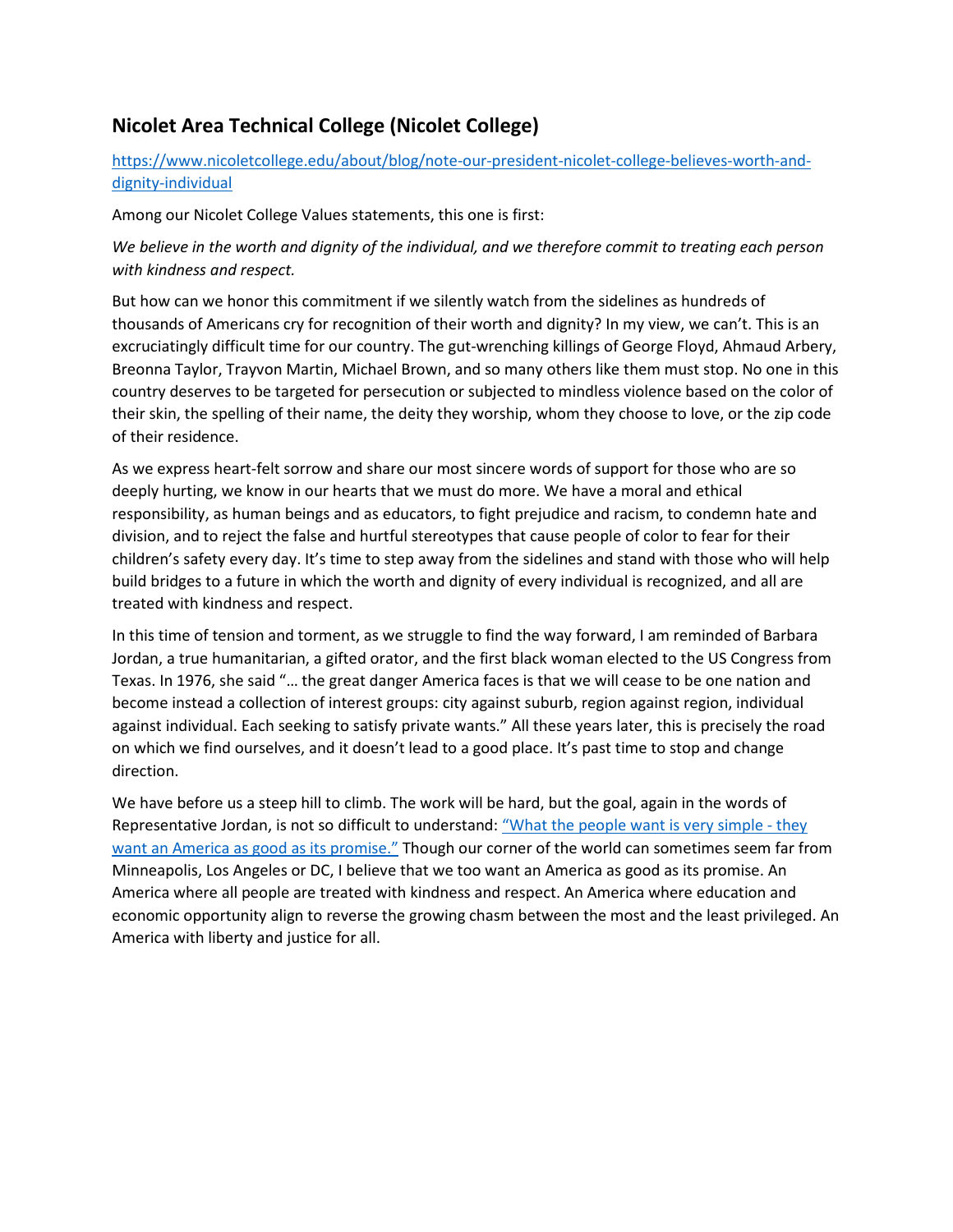# **Northcentral Technical College (NTC)**

NTC has celebrated the lives of our students, faculty and staff from around the world for over 100 years.

We believe in and promote an inclusive environment that celebrates, embraces and respects individual differences. As the "college that cares", we strive to promote social justice throughout the NTC community.

We are deeply troubled by the recent tragic death of George Floyd, as well as the longstanding pain endured as a result of racial injustice. NTC is committed to coming together as a community to listen, learn, grow and contribute toward progress in building a stronger, compassionate and more equitable democracy for all.

As the community's college, NTC is committed to being a good neighbor and community partner. We have provided activities to promote awareness, respect, understanding, inclusion, social responsibility and have a strong commitment to equity, ensuring everyone has access to achieve their academic and professional goals.

The college Diversity Committee will be hosting "drop-in/dial in" dialogues beginning the week of June 15 for students, staff and faculty to engage in respectful discussions around recent events and how we can further advance social and racial justice. Details for dates, times and how you can participate will be communicated through your NTC e-mail, Teams, and through our Diversity Services web page.

The NTC Library has put together resource guides on a number of relevant topics. These resources can be found at [https://www.ntc.edu/library/resources/research-guides#topical](https://nam04.safelinks.protection.outlook.com/?url=https%3A%2F%2Fwww.ntc.edu%2Flibrary%2Fresources%2Fresearch-guides%23topical&data=02%7C01%7Cconor.smyth%40wtcsystem.edu%7C00ea150631f64ec9218708d808933a03%7Ccbb68fc49dc54784bfc5fd3d49dcf8bb%7C1%7C0%7C637268775710465384&sdata=jN4XCFyrsoILPShlnY1uTOvJ2DXokMJnZImpZF3q3u8%3D&reserved=0)

Please join me in your own reflection and actions to bring peace and comfort to those who need our support, our compassion and our willingness to listen and to hear their message.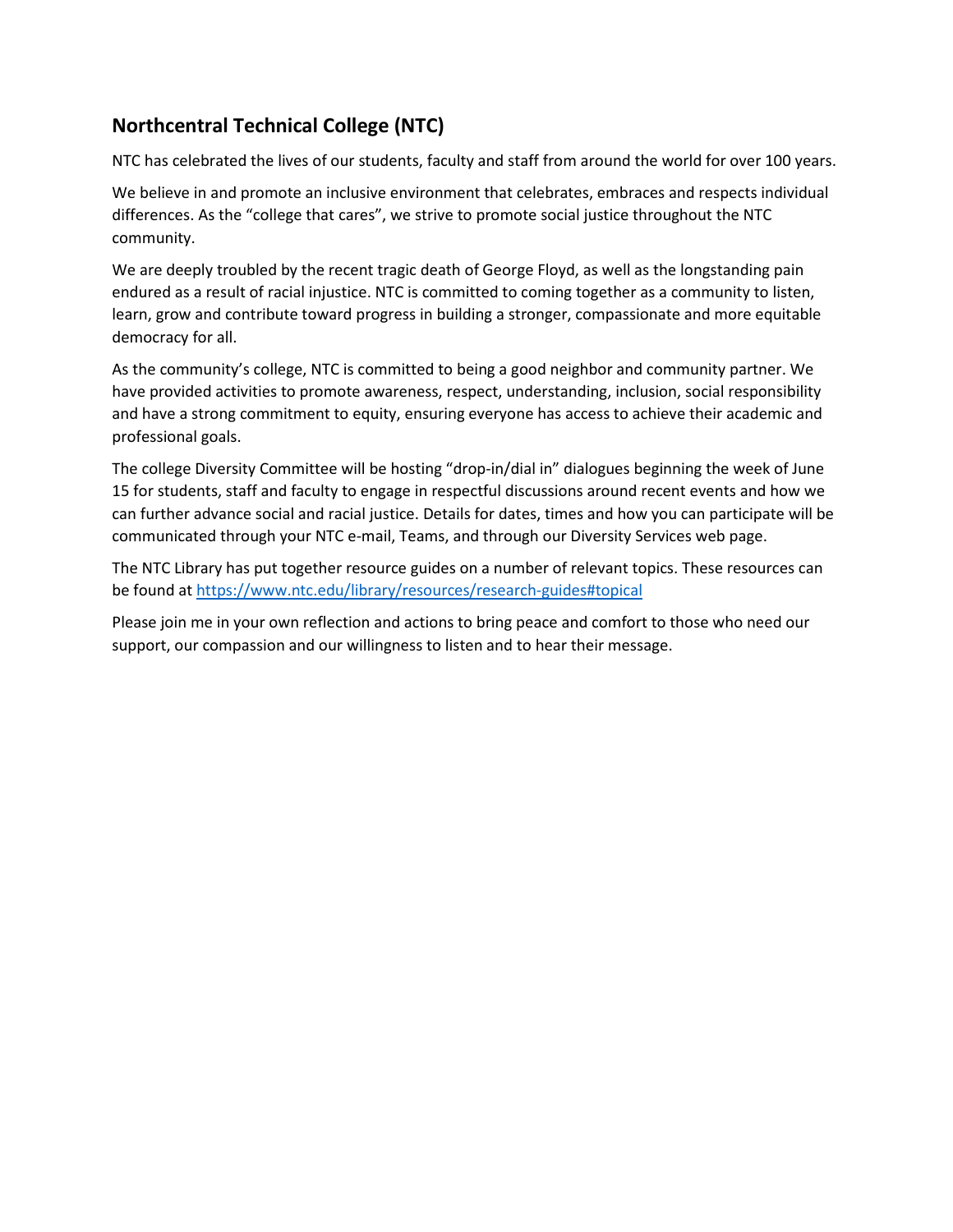## **Northeast Wisconsin Technical College (NWTC)**

### [https://www.nwtc.edu/blog/june/a-call-to](https://www.nwtc.edu/blog/june/a-call-to-action?fbclid=IwAR1VKg9xy4lZkWMN2I5laYflmCok0MN2hPVbUQl2fUBuYxqrGlkTbyLDAjI)[action?fbclid=IwAR1VKg9xy4lZkWMN2I5laYflmCok0MN2hPVbUQl2fUBuYxqrGlkTbyLDAjI](https://www.nwtc.edu/blog/june/a-call-to-action?fbclid=IwAR1VKg9xy4lZkWMN2I5laYflmCok0MN2hPVbUQl2fUBuYxqrGlkTbyLDAjI)

My heart aches for our black brethren. I am broken-hearted for us. How did we get here? How did we come to live in a place where hate flourishes while we sit by and say nothing, do nothing as people are killed, brutalized, looked down upon, and denied basic human rights and opportunity because of the color of their skin?

It is easy to comfort ourselves by condemning the actions of others. But who among us hasn't switched sides of the street when we see a group of black youth or men walking our way? Who among us hasn't seen a black person and immediately asked ourselves if trouble is coming our way? How many of us have believed, at some level, that the plight of the black American is the fault of their own, even as they disproportionately live in substandard housing, earn less, have less opportunity for their pre-school children and subsequently start out behind in school, rarely catching up? How many of us have had to have conversations with our sons or daughters about not wearing hoodies, masks, or moving in any way that someone might consider threatening (such as leaning over to get your car registration from the glove compartment)?

The sense of hopelessness, the feeling of helplessness must be overwhelming. And now we watch on TV, for all the world to see, a police officer murders a black person, a person already handcuffed and on the ground. This after innumerable stories of violence, racism, and imprisonment visited upon our black community. Instead of blaming the protesters for the violence and looting predicated by protests, we must hold ourselves accountable for the actions and inactions we have individually and collectively taken that has led us to this time. I do not condone the violence, but I can begin to understand its root cause.

Thousands of people are protesting loudly, but peacefully. Let us remember that they are asking for the same basic human rights that most of us enjoy. We should not, cannot, let the denial of these rights continue. Racism, for that is what it is, must be rooted out of our culture. Like most things cultural, that means every little or big offense, every inequity no matter how large or small, every perception held by each person must be examined and understood so that we may tear out all the beliefs and behaviors that reinforce the negative that has been visited on people of color.

As president of Northeast Wisconsin Technical College, I commit to you that the college and I will strenuously work each day to make this happen. Only in this way will we be able to stand hand in hand with our black brethren and all people of every color!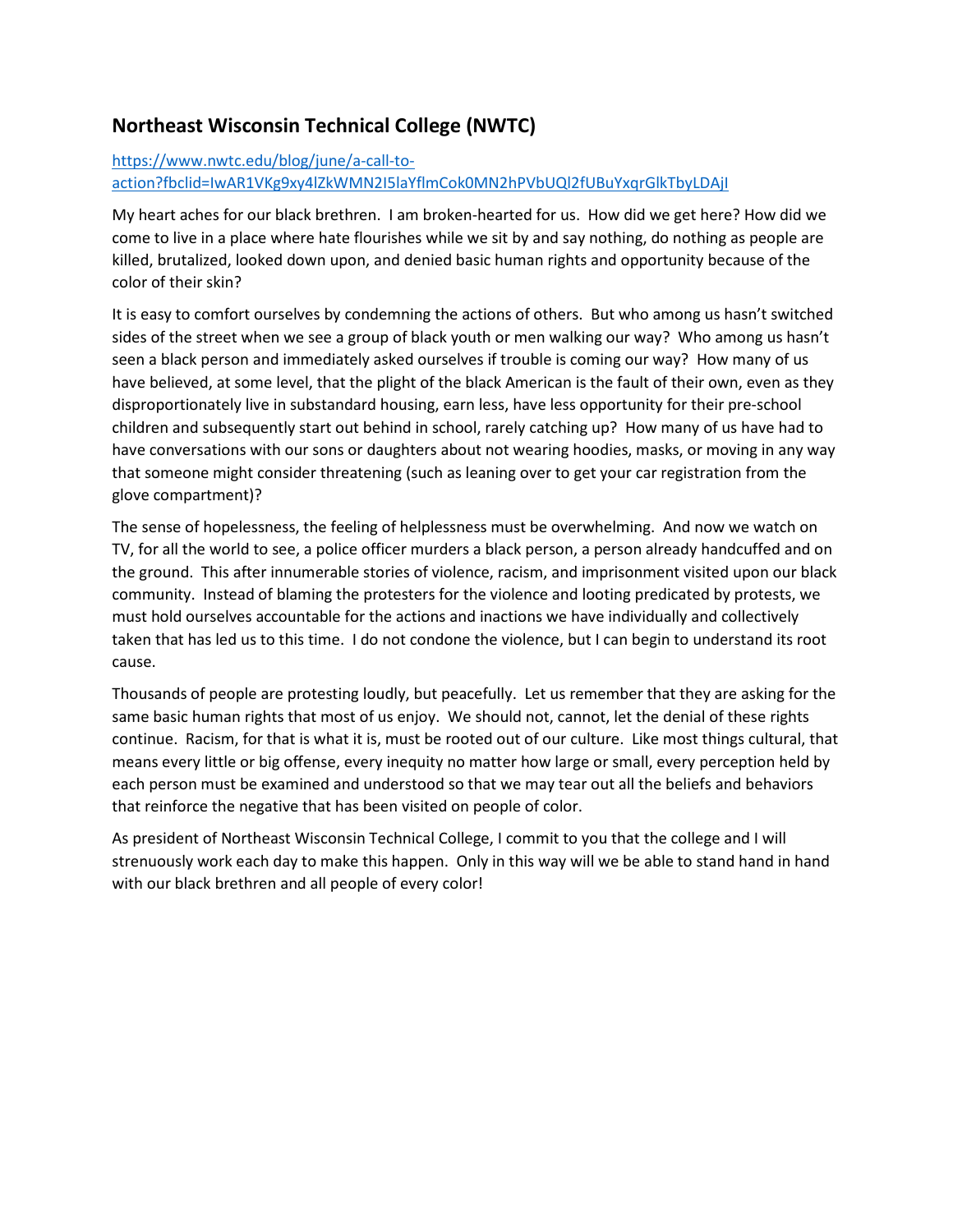### **Southwest Wisconsin Technical College (Southwest Tech)**

### [https://www.swtc.edu/news/2020/06/unity-in-humanity-the-executive-team](https://www.swtc.edu/news/2020/06/unity-in-humanity-the-executive-team-commitment/#.Xwhm2ihKiUk)[commitment/#.Xwhm2ihKiUk](https://www.swtc.edu/news/2020/06/unity-in-humanity-the-executive-team-commitment/#.Xwhm2ihKiUk)

Our hearts go out to the grieving family, friends, and loved ones of Mr. George Floyd. His tragic death, indeed murder, was despicable and heinous. It never should have occurred. The perpetrator should face the full extent of the law, along with those who should have been responsible to intervene. This horrific event, and far too many like it in other facets of society, should cause each of us deep reflection on our values and result in a stronger commitment to meaningful action. We must be more urgent in creating meaningful progress towards true respect, deep empathy, and courageous kindness for all people. Racism is evil. Discrimination is wrong. Neither should ever occur in our college community. We have an opportunity to improve, and as a learning organization, we will.

We will create a better place at Southwest Tech for all people regardless of race, color, nationality, citizenship, age, religion, belief, disability, gender, gender identity/expression, sexual orientation, marital status, veteran status, genetics, or medical history.

Here are a few of the actions we are taking immediately:

- 1. Connecting with students of color offering support, encouragement, and resources while seeking feedback on ways we can improve which are meaningful to them.
- 2. Reaching out to students in public safety programming to assist with processing their current situations and providing support for those who seek to better serve the public by upholding the noblest ideals.
- 3. Inviting people from our Diversity Work Group to develop a position description for a "Diversity Coordinator" to bring expertise to the college for further training and to provide additional resources to diverse student and faculty/staff populations. Despite our uncertain financial situation, we anticipate recruiting for a new position to begin as we start the fall semester with an emphasis on better serving minority populations. Yes, it is that important.
- 4. Analyzing the data from our student and employee campus climate diversity and inclusivity survey to determine specific opportunities for improvement in conjunction with our Affirmative Action and Equal Opportunity plan as ways to deconstruct built-in biases and create a more welcoming and accepting culture of respect and inclusivity.
- 5. Strengthening our commitment to our Chargers Respect Pledge, which is attached, along with meaningful programming and professional expectations. Guidelines will be developed over the summer and be part of our priorities for the 2020-21 academic year and beyond.

While this is a preliminary outline of initial actions, it is admittedly inadequate if we are to accomplish our lofty, but essential, expectations of creating a place described by the Reverend Dr. Martin Luther King, Jr far too long ago. There is much we have to learn about being more inclusive and caring. We will strive to do our best to create a more welcoming, understanding, and respectful environment that values the infinite worth of each and every person. At times the feelings of guilt, helplessness, or inadequacy can be overwhelming. We have found, however, that there is greater power in remembering and acting on the difference we make when we serve others with genuine grace and care unfeigned.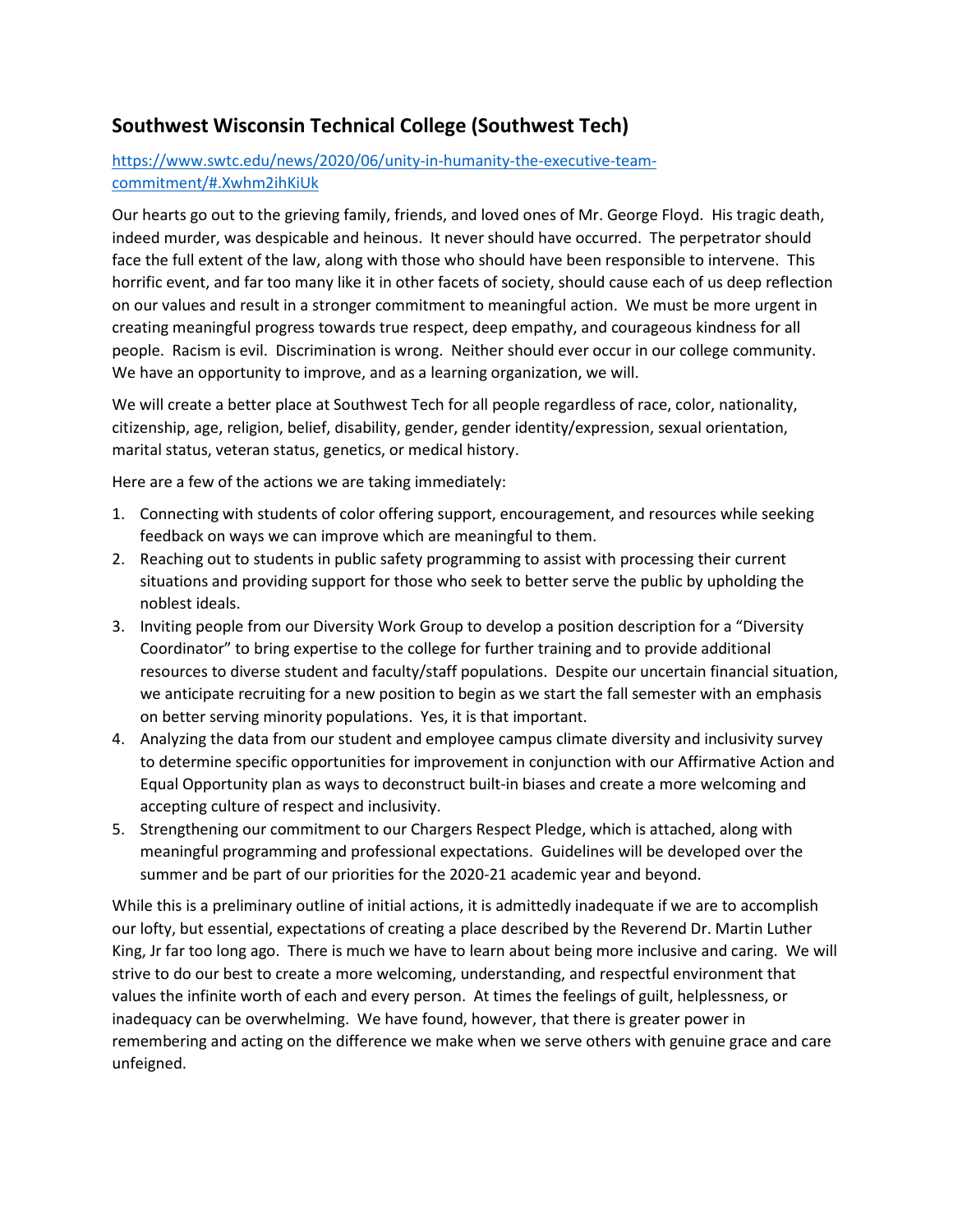We admire the people who peacefully demonstrate their beliefs and values and we are listening to their pleas. We recognize people of color have unique lived experiences and we commit to improving their opportunities to fully participate in "life, liberty, and the pursuit of happiness". We are grateful for the people in public safety positions, especially those of color during this time, who do strive to serve the public with fairness, dignity, and respect. We thank the veterans who sacrifice their lives for the very freedoms which deserve more universal access. The use of anyone's professional power or personal influence to exercise dominion over another person for any reason is wholly unacceptable and particularly deplorable when coupled with hatred. We must overcome injustices and inequalities as an active choice based on our respect for each other as humans.

The First Amendment, which is revered and sacred, states, "Congress shall make no law respecting an establishment of religion, or prohibiting the free exercise thereof; or abridging the freedom of speech, or of the press; or the right of the people peaceably to assemble, and to petition the government for a redress of grievances." The freedom to express your beliefs, opinions, or ideals is sacrosanct. Please exercise this right and let your beliefs be heard. Please commit to making the world a better place for everyone. Take an opportunity to get to know somebody who has a different background. We hope for the time when we can come together, both physically and because of our unified commitment to respectfully uphold the dignity of all individuals.

As we reopen our college after a global pandemic, may we recommit to closing the doors on hatred for other humans. May our actions align with integrity to our beliefs as we seek to better serve our students, each other, and our communities. May we be granted healing and wisdom commensurate with our sincerity in exemplifying true kindness and respect for other people as we serve them with humility, gratitude, and love.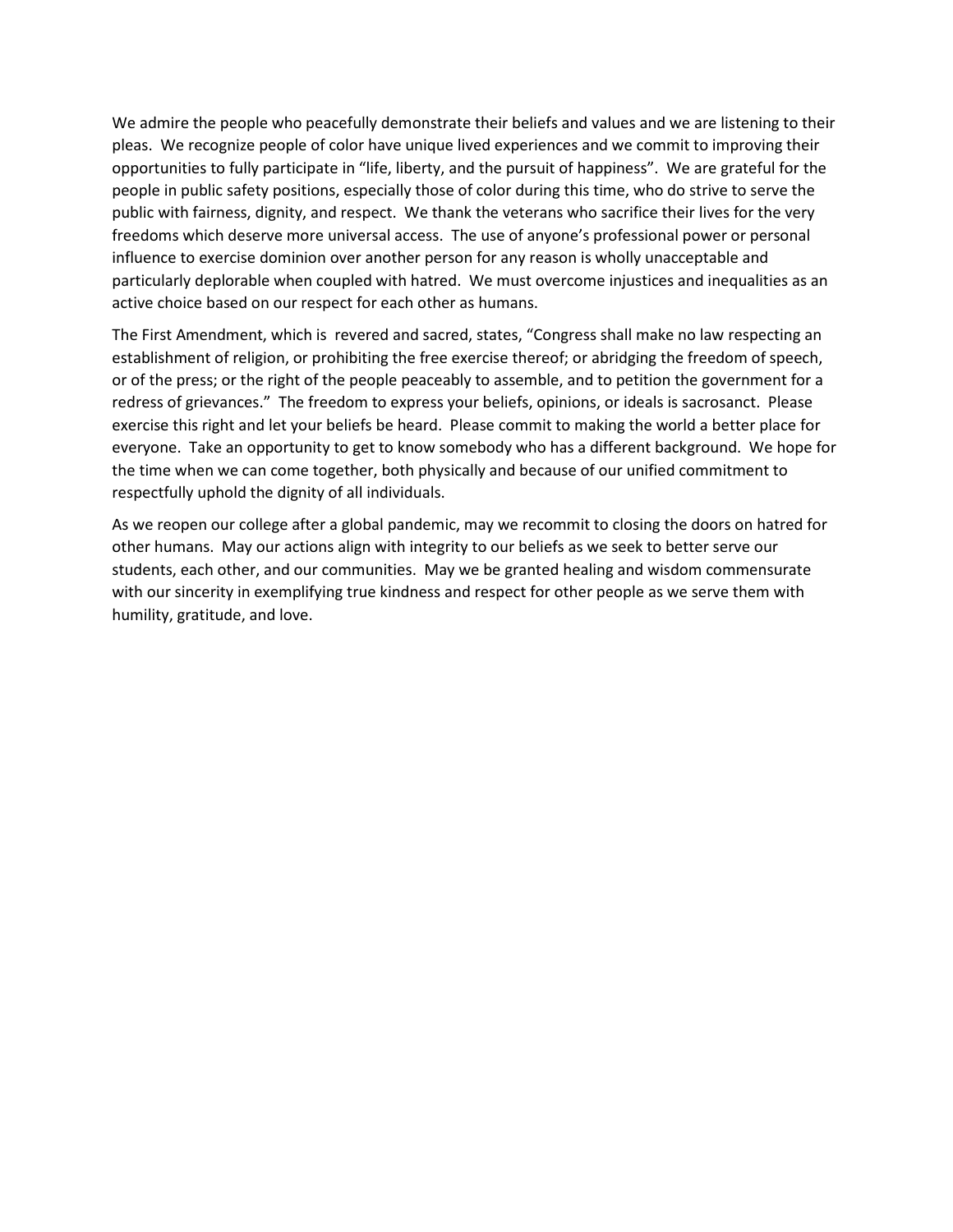## **Waukesha County Technical College (WCTC)**

### [https://newsroom.wctc.edu/message-of-unity-from-waukesha-county-technical-college-president](https://newsroom.wctc.edu/message-of-unity-from-waukesha-county-technical-college-president-kaylen-betzig/)[kaylen-betzig/](https://newsroom.wctc.edu/message-of-unity-from-waukesha-county-technical-college-president-kaylen-betzig/)

I am saddened, my heart hurts, and, yet another black person has needlessly lost their life. The tragic and senseless deaths of George Floyd, Ahmaud Arbery, and Breonna Taylor are to be condemned. We mourn with their families, friends, and loved ones and call for justice to prevail. Racial discrimination incidents, as experienced by Christian Cooper, are occurrences that happen in communities of color on a daily basis. We must speak out and not be silent on these issues that Waukesha County Technical College (WCTC) students and employees of color encounter.

We are committed to a learning and working environment where all people, regardless of race, color, nationality, citizenship, age, religion, belief, disability, gender, gender identity/expression, sexual orientation, marital status, veteran status, genetics, or medical history, are welcomed. WCTC has much more to do to improve. I had a very deep conversation with the President's Executive Cabinet (PEC) and we are all in agreement that the following steps will occur to address the critical issues surrounding diversity, equity, inclusion, and success of diverse faculty, staff and students recruited and retained at WCTC:

- Immediately, the Director of Compliance and Equity (Sherry Simmons) will serve as a member of the President's Executive Cabinet (PEC) to bring a voice to the table on diversity, equity and inclusion in our decision-making processes.
- Sherry will work directly with the PEC and a newly created team to develop a 30, 60, and 90 day action plan and develop metrics, which will be shared with the entire college community and the WCTC District Board regarding steps to be implemented to change the college environment in regards to diversity, equity and inclusion.

The WCTC community professed our values and commitment to diversity, equity and inclusion many times. However, our previous efforts have not resulted in true systematic change. All faculty, staff and students have the responsibility to uphold those values and commitment. As President, I expect all faculty, staff and students to personally recommit to developing a diverse, respectful, and inclusive environment at WCTC. As individuals employed and attending an institution of Higher Education, we are required by the nature of our role in education to set the example for the students and community we serve to address the issues of racism and hatred. I am looking to you, to help me, the PEC, the WCTC District Board and our community, to not only reflect, but demonstrate through our actions our commitment to those values.

Our actions must align with integrity to our beliefs as we seek to better serve our students, each other, and our communities. May we all be granted with healing and wisdom commensurate with our sincerity in exemplifying true kindness and respect for all individuals.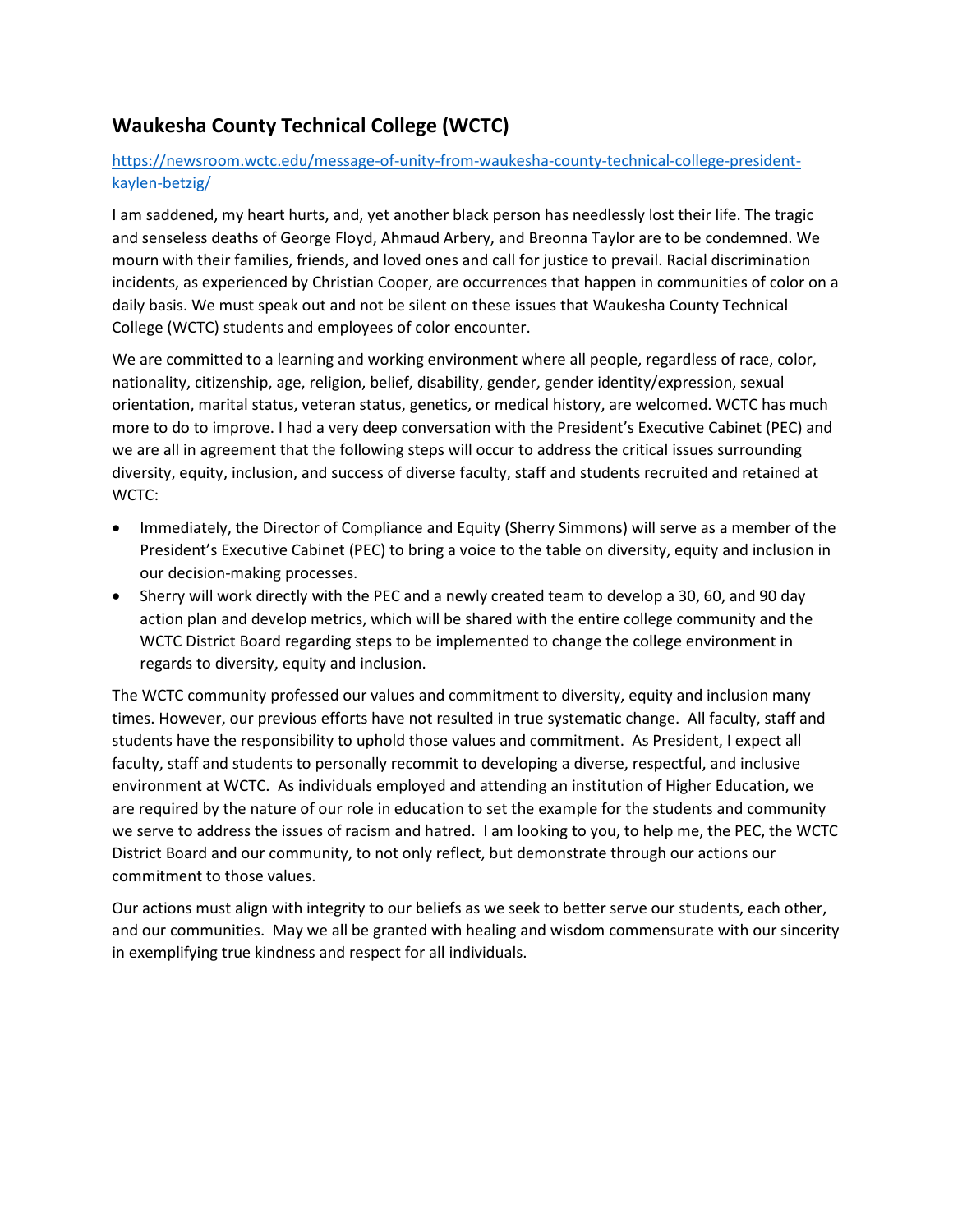## **Western Technical College**

#### <https://www.westerntc.edu/news/message-westerns-leadership-team>

Across this nation many have stood in solidarity to address the unrest sparked by the deaths of George Floyd, Ahmaud Arbery, and Breonna Taylor. As the Senior Leadership Team for a predominantly white institution, we recognize our privilege, but we feel it's vital to add our voices to this situation and state that **Black Lives Matter.**

We are saddened by the loss of life, persistent unequal treatment, and continued violence against the black community. Coming out of the last few weeks, members of our Western family are hurting deeply. Let's stand together, help each other, and love one another in this time of need.

Western is here for all members of our family. But today, we are here particularly for our black employees and students. We acknowledge our responsibility to be part of the solution, and we are committed to being allies for our black community. Let us stand alongside one another to reaffirm our values of diversity, integrity, and respect.

As we continue forward with our strategic directions and commitment to equity and inclusion, we pledge to do a better job communicating our efforts as they take shape. We also commit to including our employees and students of color in these important decisions.

We have made it a priority to invest resources into increasing enrollment, retention, and graduation of students of color. But these efforts lack meaning without intentional action and changes to our culture. We may never be perfect, but we're going to do better every day.

A team of employees has volunteered to start the conversation about specific actions that we can take as a College. We will share more information about these efforts soon. For now, let's focus on educating ourselves beyond the protest and reflect on how we can become part of the solution to end the systemic barriers racism has created at our institution and in our communities.

As a Senior Leadership Team, we stand as one voice, committed to providing a welcoming and safe environment for all, while showing mutual concern for one another. Each member of our College community is valued and respected. Please take good care of yourselves, and of one another.